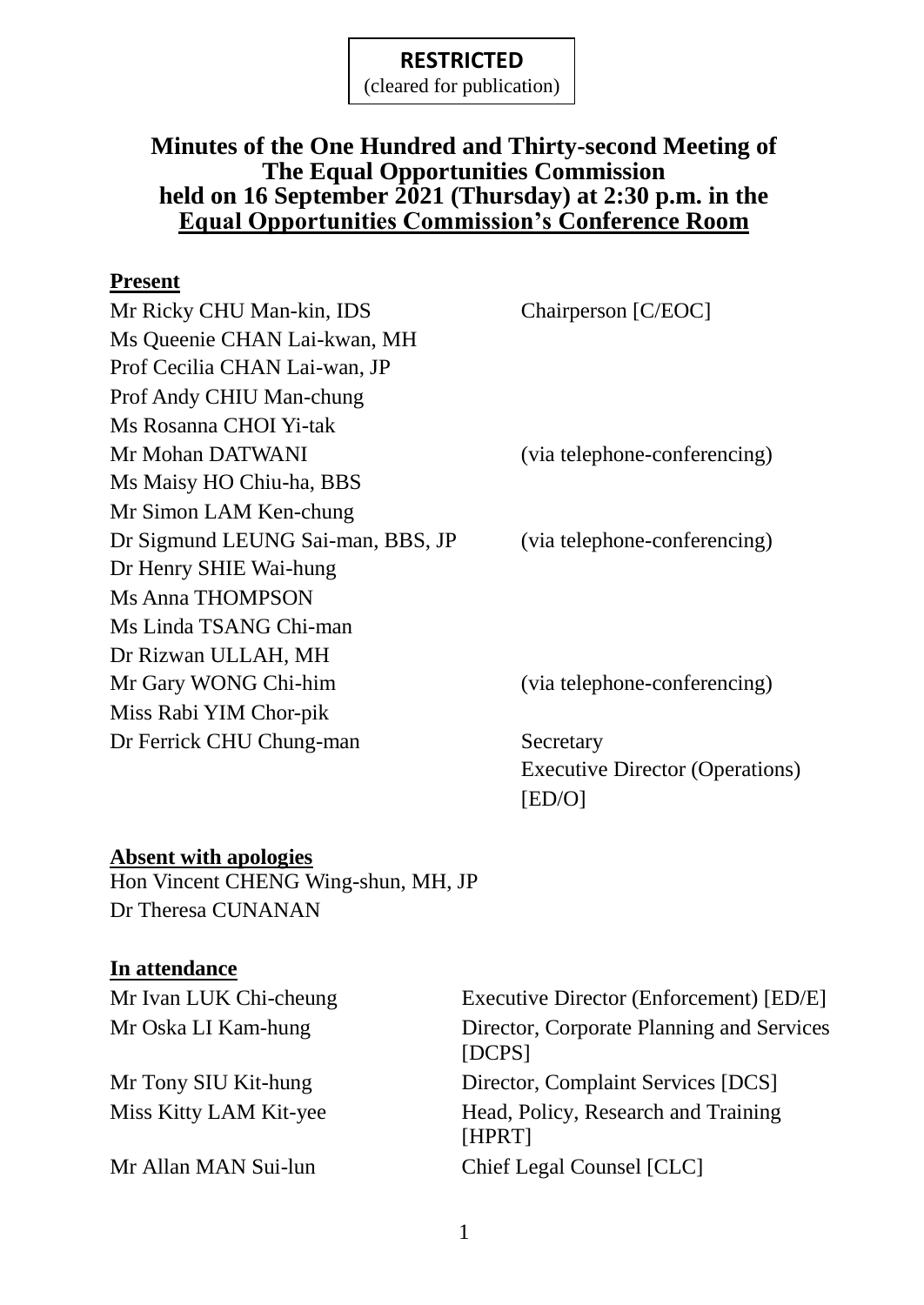(cleared for publication)

Ms Shana WONG Shan-nar Head, Corporate Communications [HCC] Miss Gloria YU Wai-ling Senior Equal Opportunities Officer, Administration & Personnel [SAP] Ms Hollis LING Yin-har Equal Opportunities Officer, Administration & Personnel [EAP]

## **I. Introduction**

1. The Chairperson (C/EOC) welcomed all Commission Members (Members) to the 132<sup>nd</sup> Meeting. C/EOC said that Mr Mohan DATWANI, Dr Sigmund LEUNG and Mr Gary WONG would join the meeting via telephone conference. Ms Anna THOMPSON, Ms Maisy HO and Dr Henry SHIE would join the meeting at a later time.

2. C/EOC was pleased to inform Members that two Senior Equal Opportunities Officers were awarded The Ombudsman's Awards 2021 for Officers of Public Organisations, in recognition of their exemplary contributions in improving public services. The awardees were Mr John KEUNG Shui-cheung of the Corporate Planning and Services Division and Mr Raymond HO Wingkeung of the Ethnic Minorities Unit. This was the fourth time that staff members of the EOC had been granted The Ombudsman's Awards. C/EOC also took the opportunity to thank Mr KEUNG and Mr HO for their dedication and commitment to serve the public.

3. In addition, C/EOC informed Members that the EOC had been recognised as an outstanding Gold Certificate Awardee by the Office of the Privacy Commissioner for Personal Data (PCPD), in recognition of the EOC's outstanding efforts made in personal data privacy protection.

4. Members were pleased to note the recognition and awards given to the EOC and its praiseworthy staff members by The Ombudsman and the PCPD, reflecting the commendable efforts of staff members at all levels and the wisdom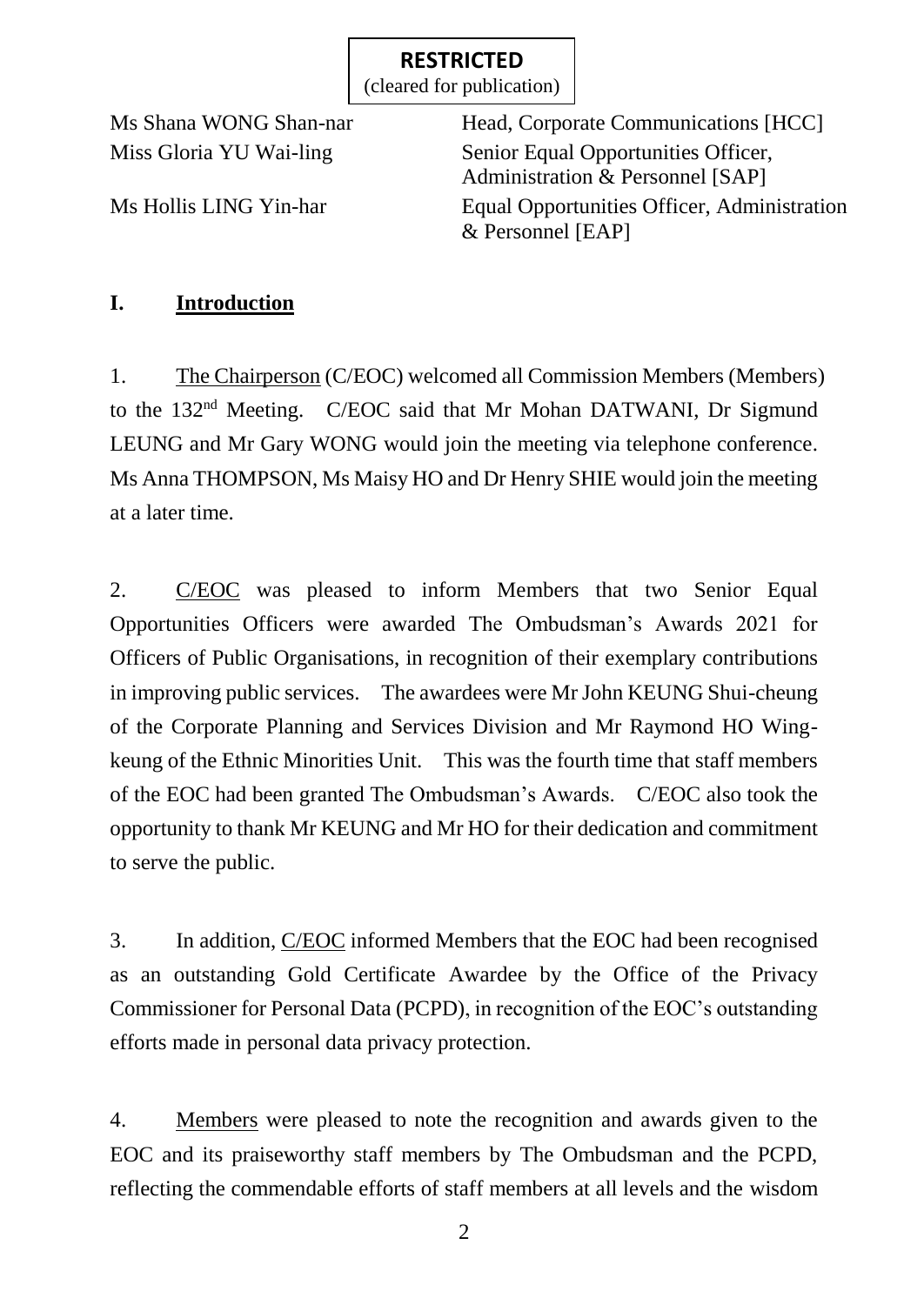(cleared for publication)

of the Management Team.

5. C/EOC said that there were no special issues for informing the media, hence no press briefing would be held after the meeting.

*(Ms Anna THOMPSON joined the meeting at this juncture.)*

## **II. Confirmation of Minutes** (Agenda Item No. 1)

#### **Confirmation of Minutes of the 131st Meeting on 17 June 2021**

6. The draft minutes of the  $131<sup>st</sup>$  EOC Meeting were issued to Members on 12 July 2021. No request for amendment to the minutes was received. Members confirmed the draft minutes issued on 12 July 2021 without amendments.

#### **III. Matters Arising** (Agenda Item No. 2)

7. There were no matters arising from previous meetings that required Members' attention in this meeting.

## **IV. New Agenda Items**

**Six Monthly Review of EOC's Work (January – June 2021)** (EOC Paper No. 9/2021; Agenda Item No. 3)

8. EOC Paper No. 9/2021 provided a statistical representation of the work of the Commission in the first half of 2021 and conduct of court actions undertaken during the period from January to August 2021.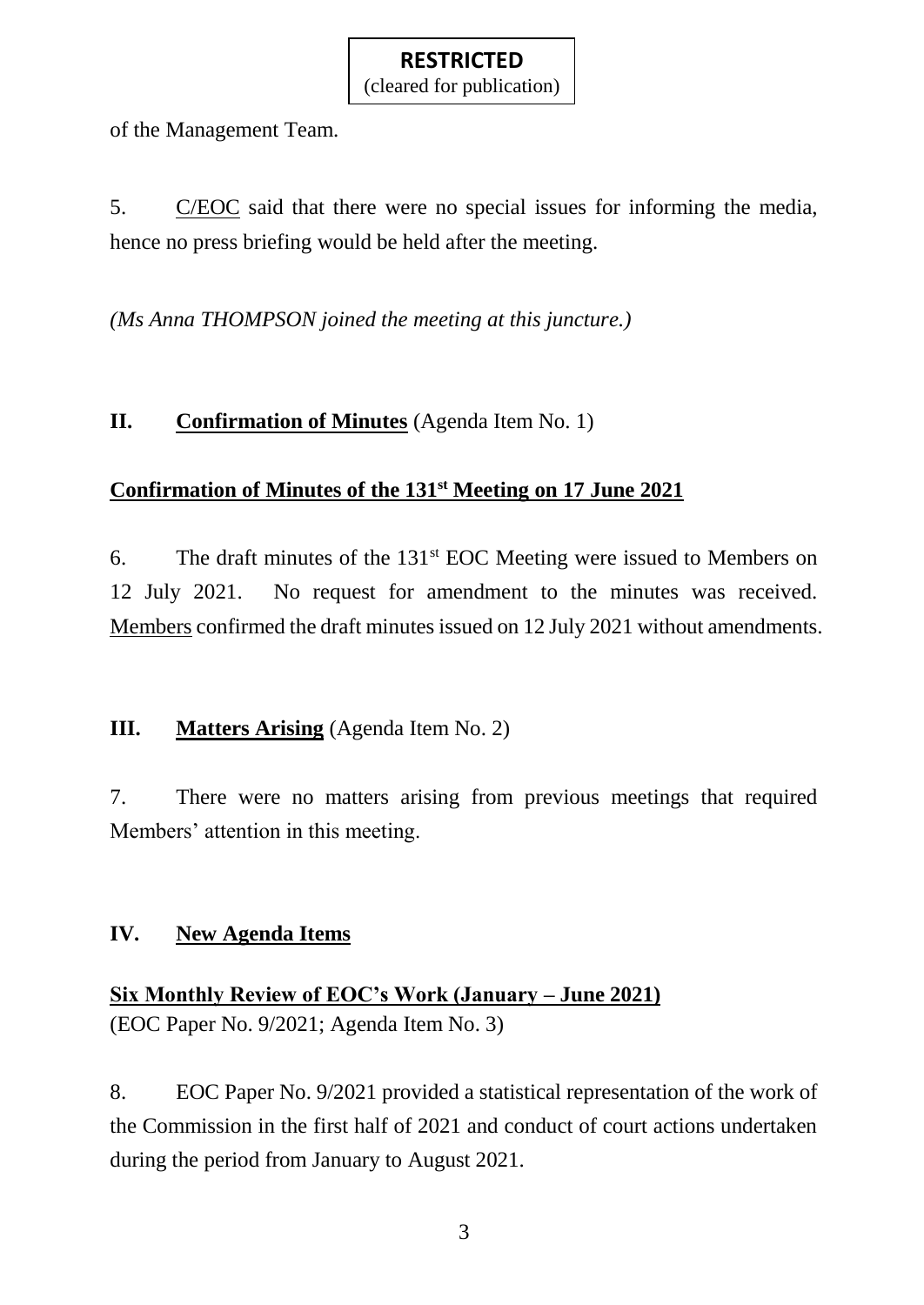(cleared for publication)

9. Members noted EOC Paper No. 9/2021.

## **Update on the EOC's 25th Anniversary Programme**

(EOC Paper No. 10/2021; Agenda Item No. 4)

10. HCC updated Members on the proposed activities and programmes of the EOC's 25th Anniversary Programme as contained in EOC Paper No. 10/2021.

*(Dr Henry SHIE joined the meeting at this juncture.)*

11. Members noted that the Equal Opportunity Employer Recognition Scheme was held from November 2020 to May 2021, with an aim to give recognition to companies and organisations which had excelled in the implementation of equal opportunities (EO) employment policies, and raise awareness of the benefits of these policies. The recognition scheme and ceremonies were mentioned in 15 media reports, and over 75 social media posts by the EOC and the awardees.

12. As regards the Visual Storytelling Project and Roving Exhibitions, Members noted that the online gallery on the EOC website showcasing nearly 140 original photographic works from people with disabilities, ethnic minorities, migrant domestic workers, woman carers, newly arrived immigrants from mainland China, people with mental illness, as well as members of the LBGT community had attracted nearly 30 000 page views. Also, the three videos by New Dellily (a Hong Kong-born Indian YouTuber engaged by the EOC) interviewing with some of the contributing photographers released on her YouTube channel from late December 2020 to February 2021 had attracted over 70 000 views as of end of August 2021.

13. Regarding the Online/Social Media Promotions and Photo Competition, Members noted that the EOC corporate page launched on LinkedIn in March 2020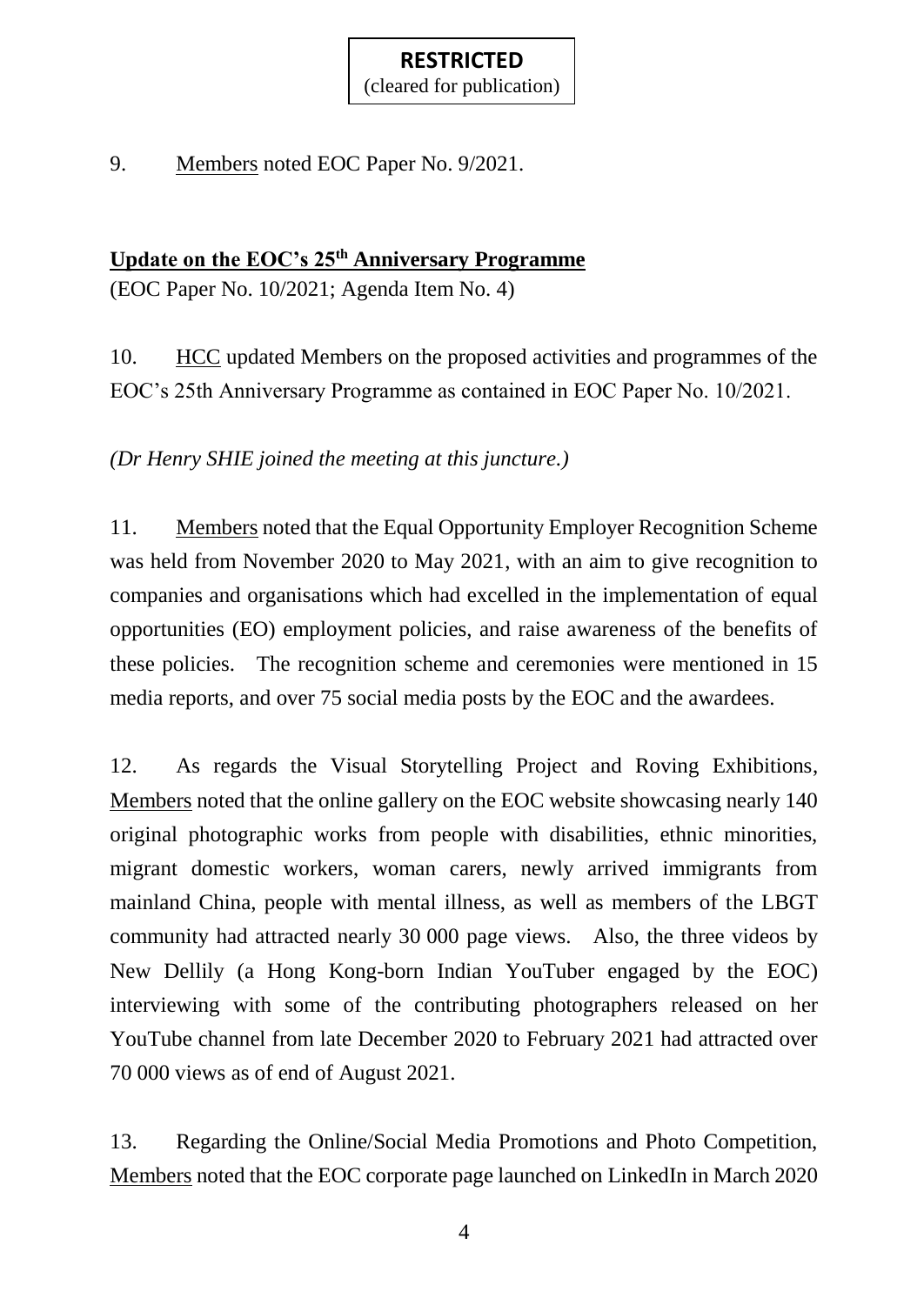(cleared for publication)

had been followed by over 1 250 persons. Also, an Instagram (IG) account would be set up in the fourth quarter of 2021. A Member mentioned that two IG accounts using EOC as their name were found. The Member suggested, upon setting up EOC's own account, the Commission might verify it with IG to obtain a verified badge. The badge was a blue verification tick which would appear beside the account name. C/EOC said the Commission would follow up accordingly.

14. In response to a Member's question, HCC shared with Members the initial promotion tactics of the photo competition which was part of the social media programmes in 2021. She said that its details would be put forth for discussion at the next Community Participation and Publicity Committee meeting.

*(Ms Maisy HO joined the meeting at this juncture.)*

15. A Member said that she had paid a visit to the Roving Exhibition at the Hong Kong Cultural Centre. The exhibition was of high quality, but there were few people around.

16. Members noted EOC Paper No. 10/2021.

## **Chairperson's Quarterly Report**

(EOC Paper No. 11/2021; Agenda Item No. 5)

17. C/EOC highlighted the important work done during the period from June to August 2021 as contained in EOC Paper No. 11/2021.

18. Members noted that protections from discrimination and harassment on the grounds of breastfeeding made through the Discrimination Legislation (Miscellaneous Amendments) 2020 and the Sex Discrimination (Amendment) Ordinance 2021 had come into force starting from 19 June 2021. The EOC had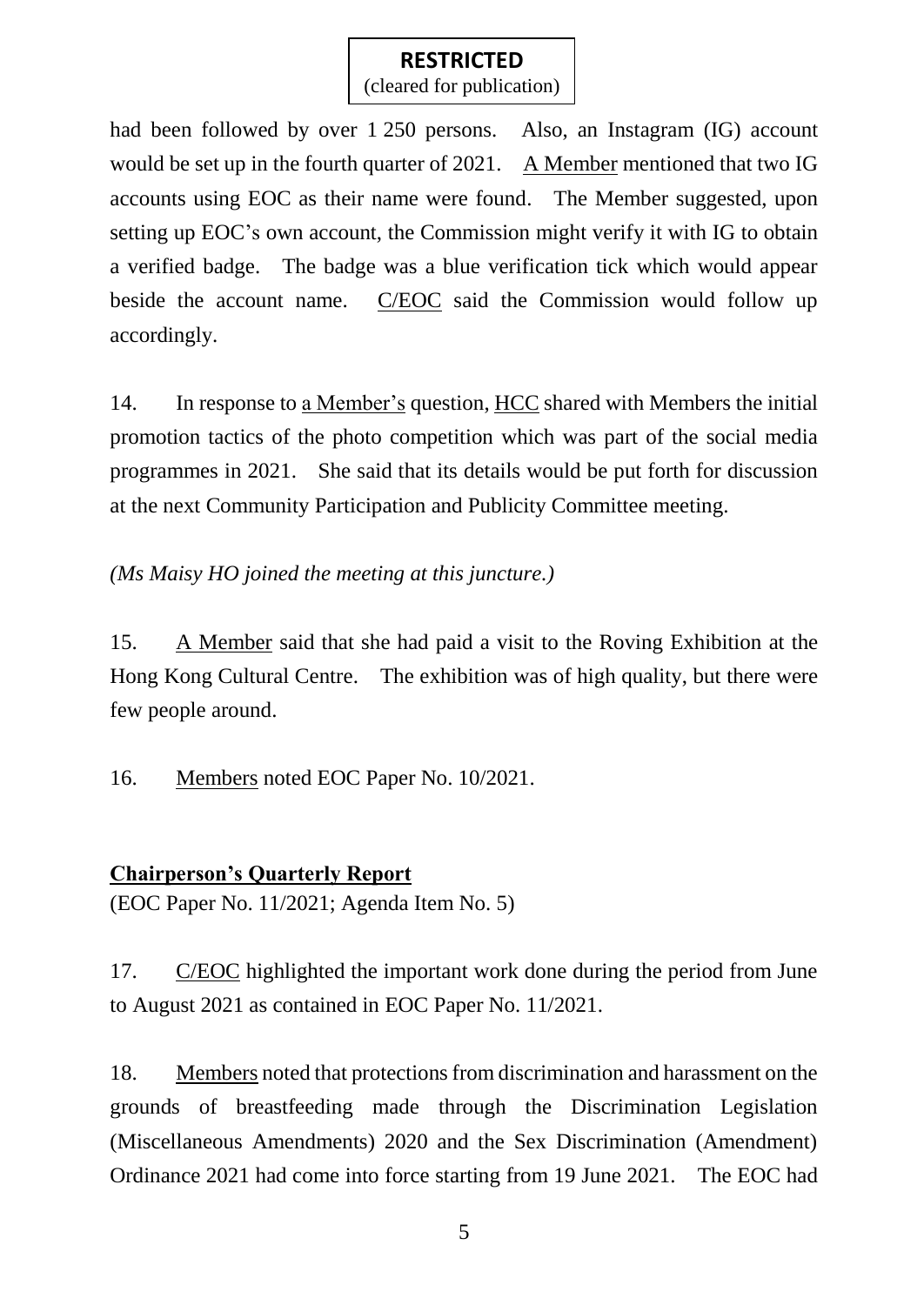(cleared for publication)

launched a citywide publicity campaign to publicise the new protections.

19. Members also noted that a total of 12 opinion-editorial articles were published on newspapers and via online channels, covering topical issues including Olympic and Paralympic Games, cultural diversity and inclusion, protection from harassment in common workplace. Moreover, the Racial Diversity & Inclusion Charter for Employers gained good traction in the past few months. The signatory number had grown to nearly 200.

20. In response to a question raised by a Member, C/EOC said that when the coronavirus first broke out in Hong Kong last year, official information on health protection and quarantine measures were published in Chinese and English only. Information in languages more commonly used by ethnic minority communities could only be made available afterwards and sometimes the translation was incomplete. In this respect, the EOC had been communicating with the Government on an ongoing basis to address such information asymmetry. It had been noted that the Government had responded positively to improve the situation.

21. Members noted EOC Paper No. 11/2021.

## **Reports of the Legal & Complaints Committee, Community Participation & Publicity Committee, Policy, Research & Training Committee and Administration & Finance Committee**

(EOC Paper No. 12/2021; Agenda Item No. 6)

22. EOC Paper No. 12/2021 presented the important matters raised and decisions made at the four EOC Committee meetings held during the period from June to August 2021.

23. ED/O summarised the work of the Anti-Sexual Harassment Campaign in response to a Member's question. Members noted that the Anti-sexual Harassment Unit (ASHU) launched an Anti-Sexual Harassment Hotline in January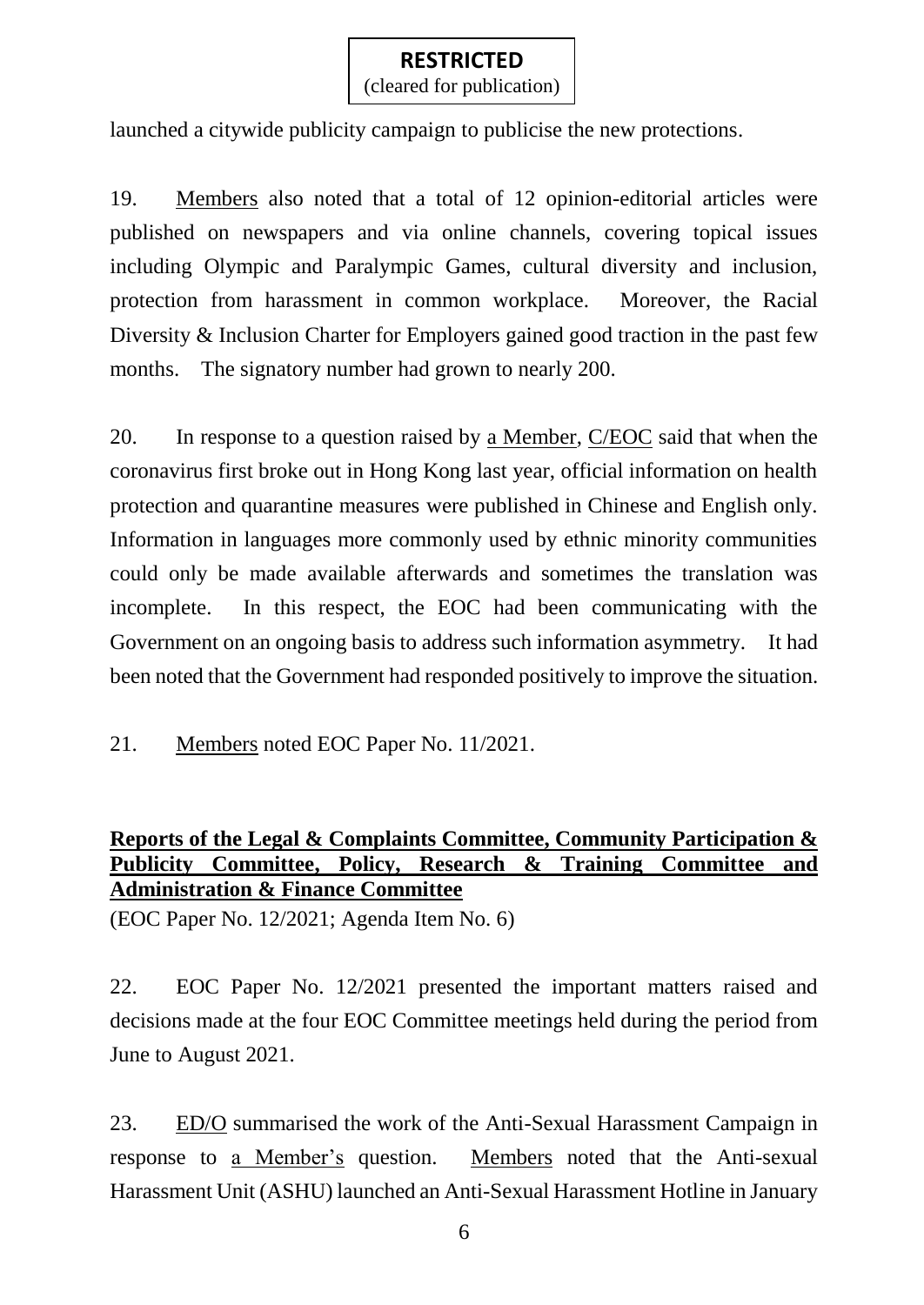(cleared for publication)

2021 to handle enquiries relating to sexual harassment. Enquirers were mainly potential complainants looking for ways to seek redress, and human resources personnel or persons calling on behalf of the employers. To inform the social services sector of the latest amendments under the Sex Discrimination Ordinance about the extended coverage of volunteers and interns as workplace participants with a view to further heightening the awareness in relation to prevention from sexual harassment in the sector, the EOC had co-organised a seminar with Hong Kong Council of Social Service (HKCSS). Over 160 HKCSS's agency members attended the seminar in person and online. Also, a workshop on formulating and implementing the anti-sexual harassment policy would be conducted in the fourth quarter of 2021. In addition, the ASHU had set up a dedicated webpage to provide anti-sexual harassment related information and resources. The webpage could be accessed via the EOC website.

24. The Member suggested that the Community Participation and Publicity Committee could work more closely with the ASHU to promote its services to the public. C/EOC thanked the Member for his suggestion and added that the EOC would continue to review the protections under the Sex Discrimination Ordinance and propose legislative amendments to the Government to plug the possible loopholes. Protections for students coming from different tertiary institutions/schools and tenants of sub-divided flats would be areas of consideration.

25. In response to a Member's question about the work related to anti-sexual harassment for the education sector, ED/O said the EOC had been providing training workshops to universities and secondary schools for some years. It had also been making great efforts in collaboration with universities towards building a safe and harassment-free campus for university students. Apart from keeping track of the progress of the universities' anti-sexual harassment actions of the recommendations raised in the Report of "Break the Silence: Territory-wide Study on Sexual Harassment of University Students in Hong Kong", the EOC had been producing two online training modules on prevention of sexual harassment – one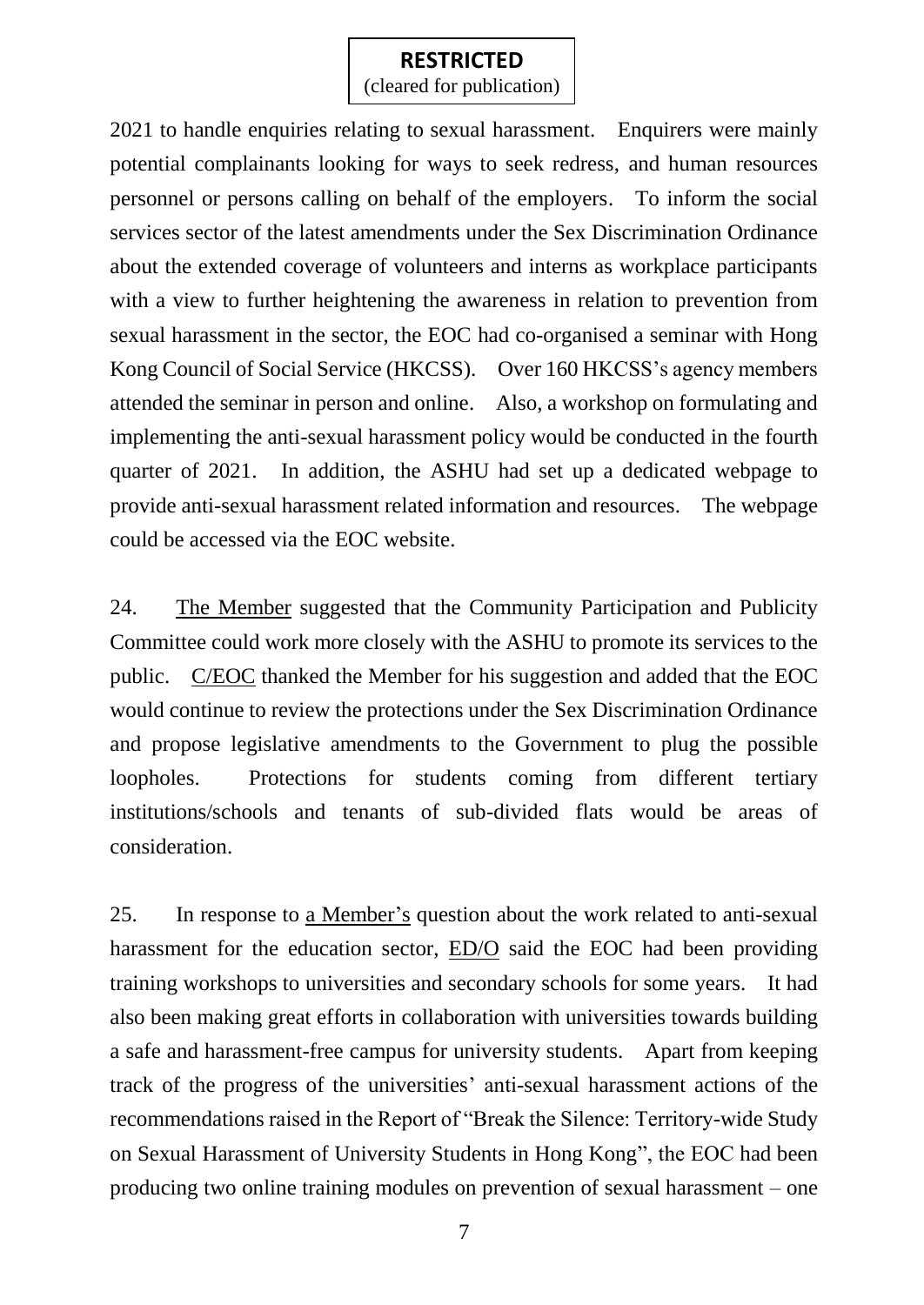(cleared for publication)

was for the University Grants Committee (UGC)-funded university students and a brand new one for students of the non-UGC funded tertiary institutions. With the continuous effort in promoting anti-sexual harassment in the education sector, it was noted that the number of schools putting in implementation an in-house antisexual harassment policy had greatly increased.

26. In response to another Member's further enquiry, ED/O said that all UCGfunded universities and majority of higher education institutes had put in place mechanisms to handle sexual harassment complaints. For secondary schools, sexual harassment complaints were in general firstly handled by respective schools. The Education Bureau had also put in place an established mechanism to handle unresolved complaints.

27. In response to a Member's question about ethnic minorities in employment, ED/O said that the Racial Diversity & Inclusion Charter for Employers was a programme advocating employers to remove barriers in their employment policies for staff and job seekers from different racial backgrounds. Also, the EOC had commissioned research studies to identify barriers facing EMs and published articles to promote diversity and inclusion in employment. With reference to a recent direct investigation report on the Government's arrangement for engaging outside interpretation services, C/EOC added that EMs should be provided with timely and quality interpretation services when accessing public services. Nonetheless, organisations available for providing such support services were very few. There was also no centralised system to assess interpreters' language competency. To take forward The Ombudsman's recommendations to improve the efficiency of procuring, managing and dispensing interpretation services, the Office of The Ombudsman had ongoing communication with the EOC and the Government was also considering a work plan proposed for this purpose.

28. A Member said that the survey findings of the Equal Opportunities Awareness Survey 2021 presented by the research team at the recent Policy, Research & Training Committee (PRTC) Meeting was informative and inspiring.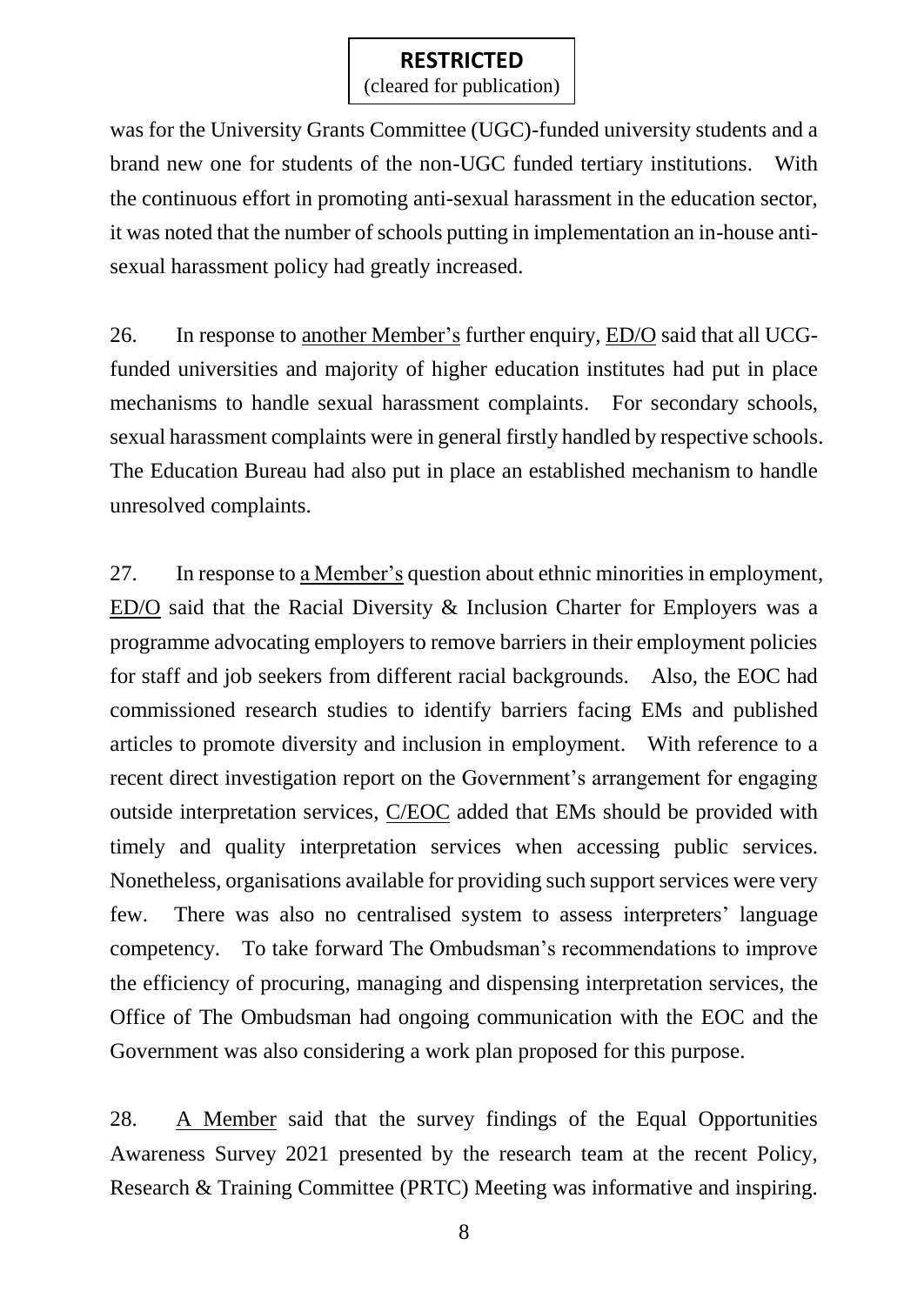(cleared for publication)

He enquired about the feasibility of making available another survey results presentation at the EOC Meeting. HPRT said that the research team was still in the process of double checking the figures in the report and could not be made available the survey results for discussion at EOC Meeting for the moment. The survey report was scheduled to be released in November 2021, subject to endorsement by PRTC Members via paper circulation. C/EOC said that highlights of the survey results would be shared with Members shortly.

29. Members noted EOC Paper No. 12/2021.

## **IV. Any Other Business**

## **Issues raised by a Member**

30. A Member raised a number of issues for discussion including (i) an airline terminating the employment of its staff who did not have COVID-19 vaccination; (ii) the latest development of the Gay Games; and (iii) training on the National Security Law to EOC staff and (iv) the need to provide Chinese version of all meeting documents to Members.

31. Regarding (i), DCS said that some enquiries were received related to the matter and the enquirers had yet to lodge complaints to the Commission thus far. For (ii), C/EOC updated Members that the organiser, after having considered all relevant circumstances, had decided to postpone the Games for one year. As regards (iii), Members noted that ED/O had consulted the Constitutional and Mainland Affairs Bureau. Currently, no training resources/programmes were available from the Government and EOC was provided a web link containing relevant information (compiled by the Security Bureau) which could be forwarded to staff members for information/reference as appropriate.

[Post-meeting note: One breastfeeding discrimination complaint was later lodged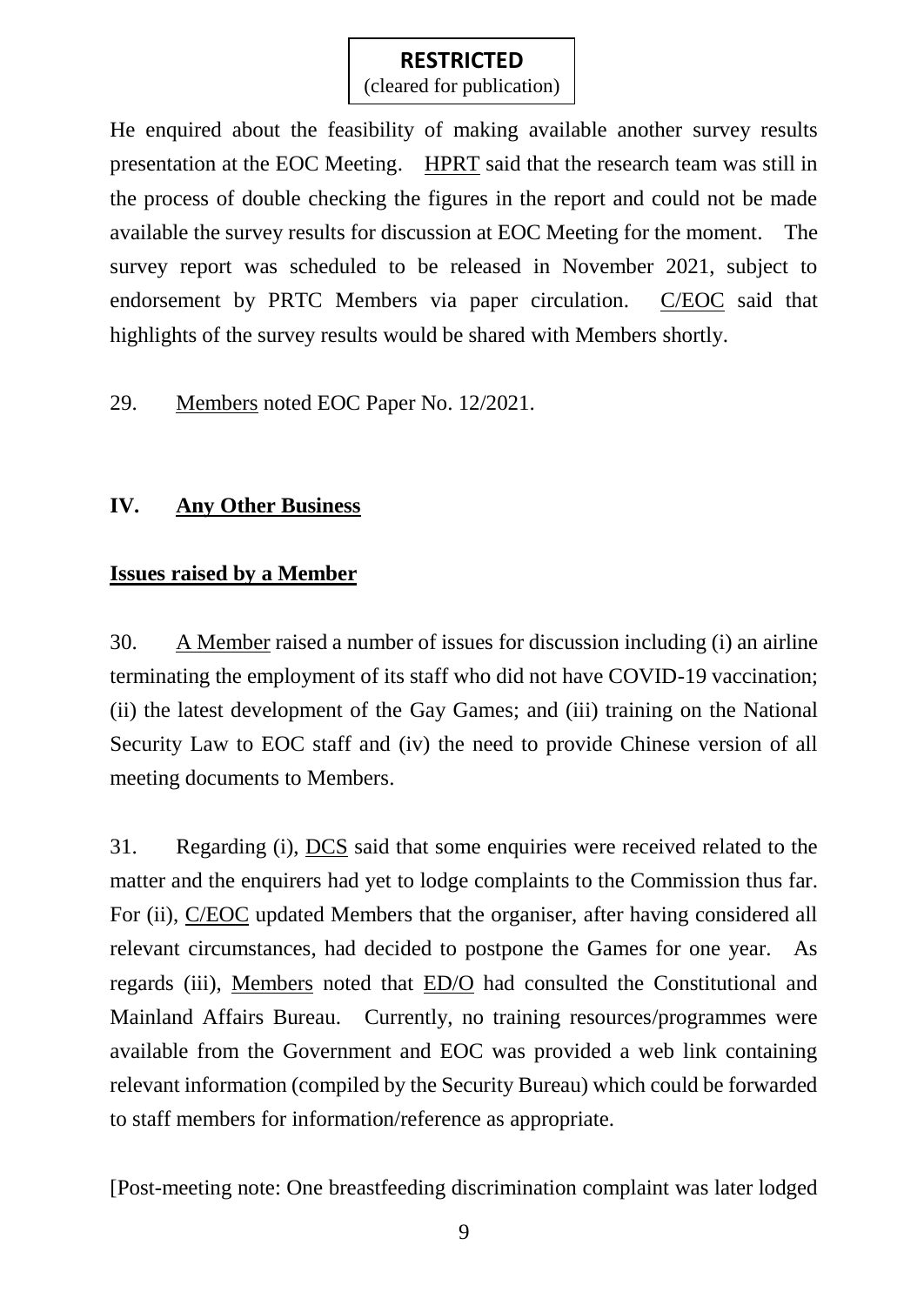to the Commission.]

32. On (iv), DCPS recapped the streamlined practice about the provision of EOC Board and Committee meeting documents agreed at the 126<sup>th</sup> EOC Meeting. Under the agreed practice, all documents for EOC Meetings were issued on a bilingual basis (i.e. no change thus far). For meetings of the Community Participation and Publicity Committee, the Legal and Complaints Committee, and the PRTC, while provision of Chinese version of the meeting papers had ceased, English version of all meeting papers had been made available to Members of these Committees as before. All along, should any Members prefer to be provided with the Chinese version of any meeting papers issued, the EOC office stood ready to accede to the requests. For the Administration and Finance Committee (A&FC), the established practice remained unchanged as Members had been provided with English version only for all documents presented to the A&FC. He said that the streamlined approach was agreed in consideration of the efficiency gains and manpower constraints.

33. C/EOC said that the EOC office would review the matter taking into consideration of factors including available resources, operational efficiency, and the practices of comparable organisations. The bottom line is that EOC guarantees that its efficiency and effectiveness would not be hampered in any way connected with the use of language, and that Members' needs for papers in either Chinese or English would always be satisfied.

[Post-meeting note: The prevailing practice on the provision of EOC Committee papers to Members had subsequently been reviewed. The arrangement agreed at the 126<sup>th</sup> EOC Meeting was considered acceptable and would remain unchanged.

## **Sign Language Interpretation Service**

34. A Member expressed concern over the inadequate provision of sign